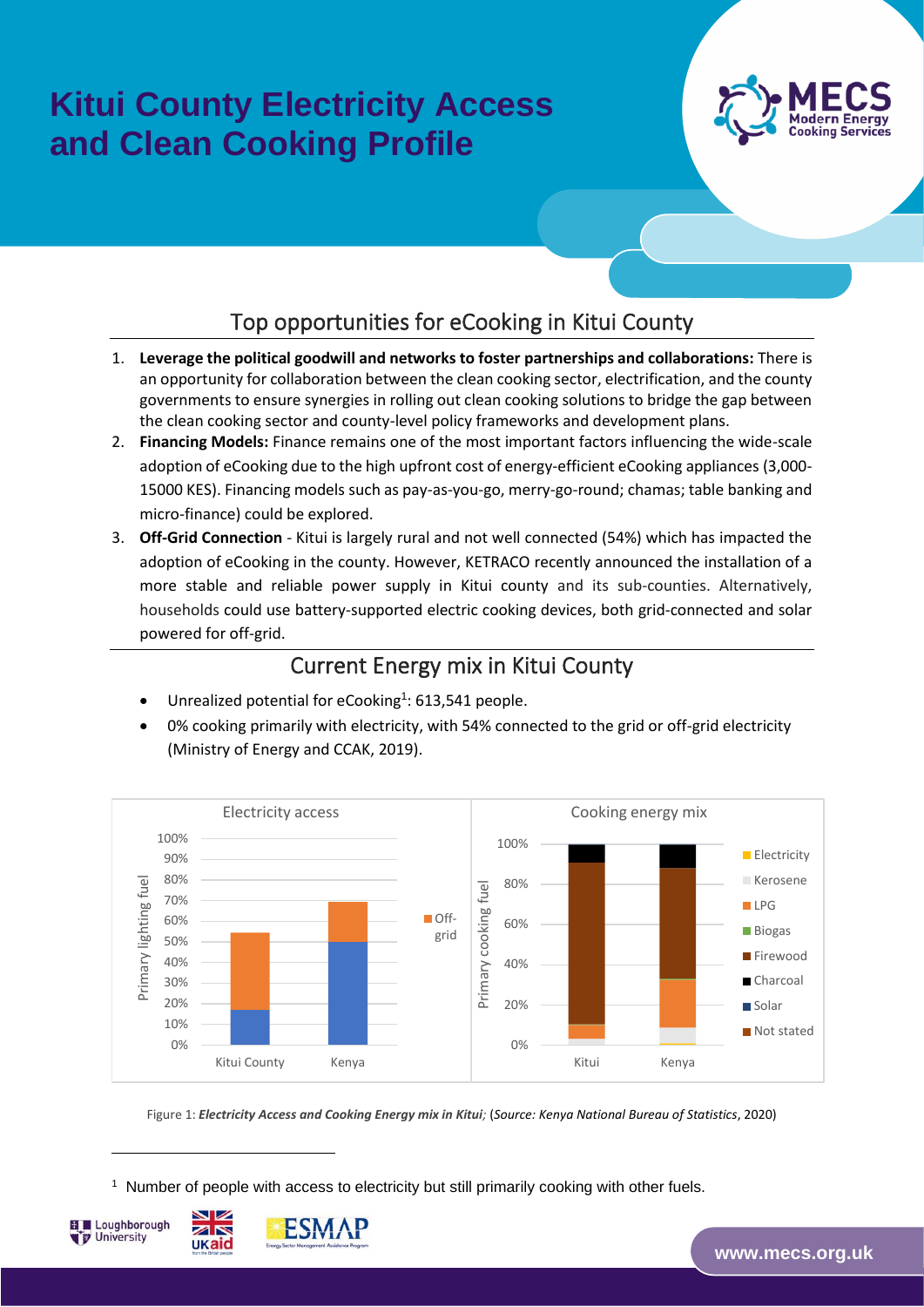

**Figure 2: Kitui County Map**

### Background

Kitui County is the  $6<sup>th</sup>$  largest county in Kenya among the 47 counties. It is located about 160km east of Nairobi City and covers an area of  $30,496.4$  km<sup>2</sup> (County Government of Kitui, 2018). It has 8 subcounties namely, Kitui Central, Kitui West, Kitui East, Kitui South, Kitui Rural, Mwingi North, Mwingi Central, and Mwingi West which are further divided up into 40 wards.

Kitui County has a total population of 1,136,187, out of which 549,003 are male, 587,151 female, and intersex 33. It has over 262 ,942 households and is among the Arid and Semi-Arid (ASAL) counties categorized by relatively high levels of poverty. The poverty levels are estimated at 63.1% compared to the national average of 45.9% in 2019 (Kenya National Bureau of Statistics, 2020). Kitui county forms part of the proposed Vision 2030 Metropolitan region of Kitui-Mwingi-Meru though has not joined any regional economic block. See figure 2 of Kitui County Map.



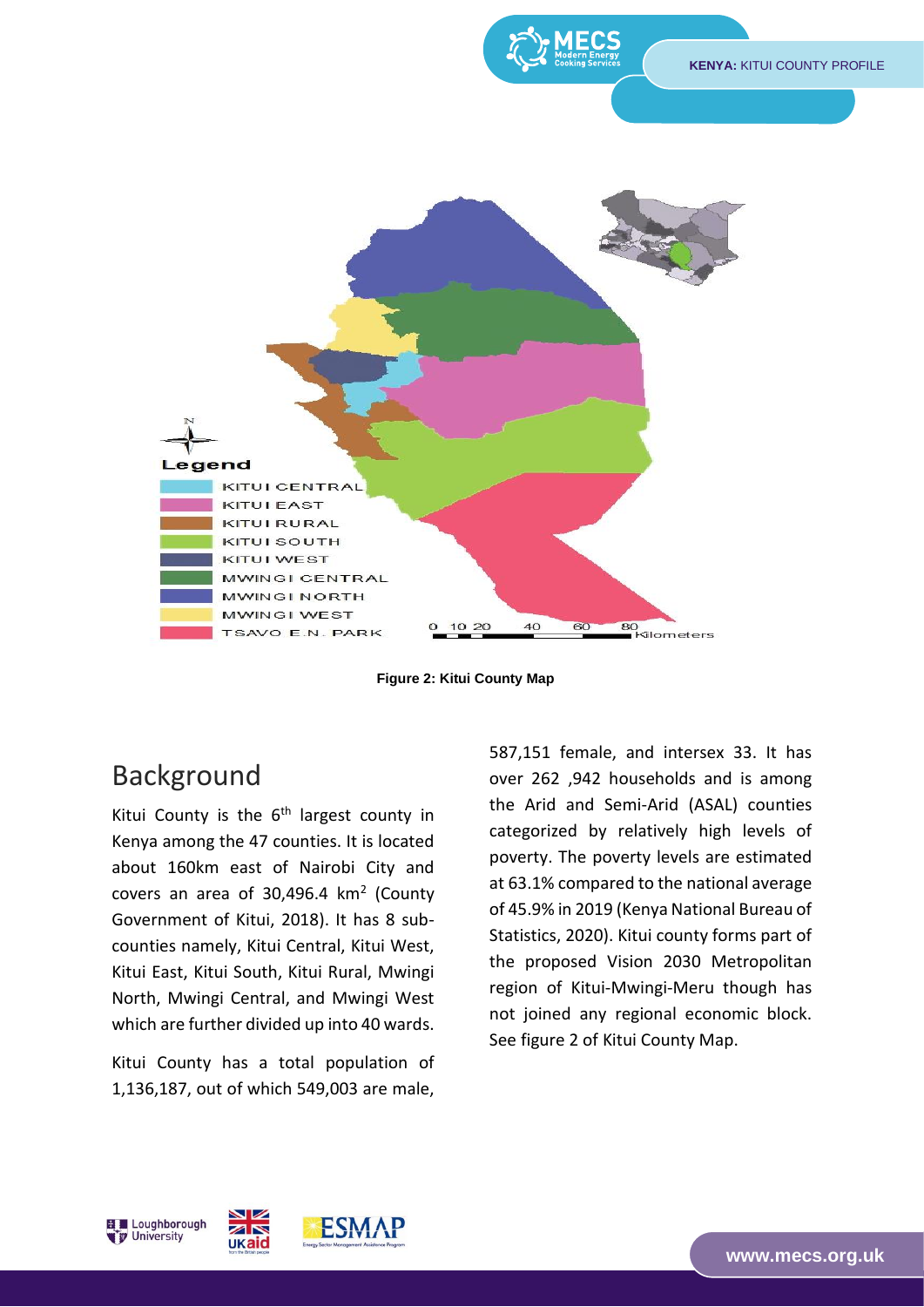TRANSITIONS

## **E-COOKING OPPORTUNITIES AND BARRIERS**

## Cooking and electrification landscape

With an estimated 70 percent access rate, Kenya is on the verge of achieving universal access to electricity. The concerted government policy could help reach this goal through the grid and stand-alone connections in equal measure. Kenya has made noteworthy progress in installing renewables in large part because it has successfully attracted the necessary private investment for renewables projects. Further development of these resources would help it meet demand growth.

In Kitui County 54 percent of households have electricity access, 17.1 percent are connected to the grid, and 37.3 percent are connected to off-grid systems (figure 1). The electricity connection has improved over the past 5 years.

The core sources of energy in Kitui county are wood fuel, which is mainly in the form of firewood particularly within rural areas while in urban centers it is sold and used as charcoal. There are other Petroleum products such as kerosene/paraffin, liquefied petroleum gas (LPG), motor gasoline, diesel oil, fuel oil, and electricity.

Other alternative sources of energy include solar power, biogas, and wind power.

About 82 percent of households in Kitui use firewood for cooking compared to the national average of 55 percent. The use of Liquefied Petroleum Gas (LPG), Kerosene, and charcoal for cooking is relatively low in the County compared to the national average.

The level of energy access in the rural areas is significantly low (below 1%). Access to affordable energy services is an essential requirement for achieving social and economic growth and poverty reduction. The Rural Electrification Programme must be extended to more areas in the County to cover more wards. There is a need for Kitui county to embrace renewable energy in its strategies as this will improve energy access to most households within the County. Solar, wind power, biogas, biofuel, and sustainable biomass, have great potential to be exploited since the county's climate is windy and hot all through the year. The government has recently made commitments to support the Rural Electrification Programme and the uptake of energy efficiency measures in households in Kitui County.

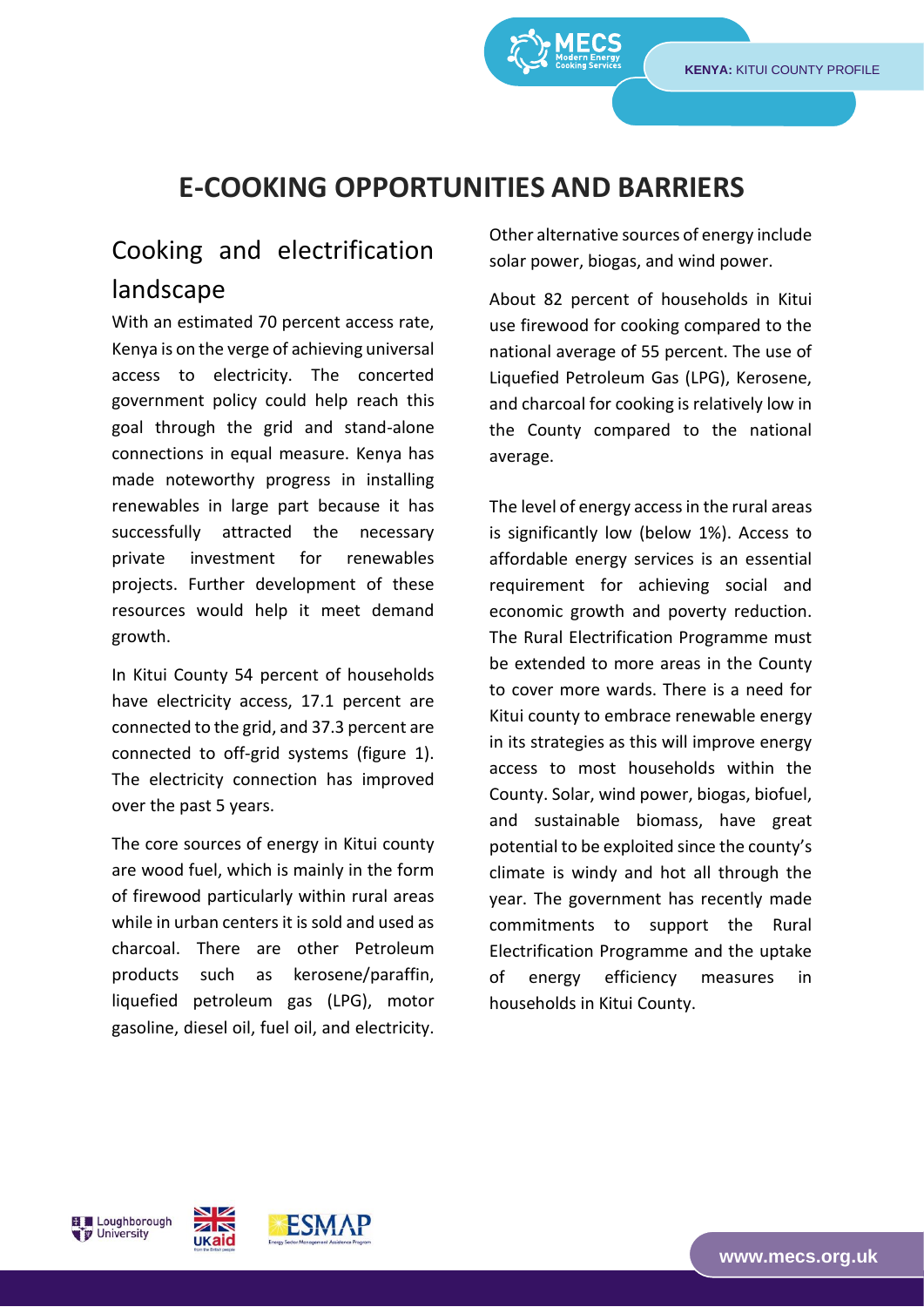TRANSITIONS



Figure 3: **Cooking fuel use: A comparison of the National Average and Kitui County** Source: (KPHC, 2019)

## **Policy landscape**

The county government is expected to have a significant influence on the energy sector, mainly because the devolved units of government have a fairer chance at rectifying previous economic imbalances brought about by the centralized method of planning. Counties will hence have a role and obligation to institute structures that safeguard progress in a wide range of sectors, including energy, environment, and health.

Kitui County's Country Energy Outlook for 2017 highlights various openings such as raising awareness of clean energy products and services; improving technical skills (e.g., the installation of biogas or making of biomass briquettes for household and institutional use); and deploying improved

cookstoves that take into consideration the socio-economic realities of the communities to create greater demand for clean cooking and clean energy solutions. The county energy outlook continues to highlight that suitability/ease of use can be improved by ensuring that basic technical skills, training in addition to improving the design of improved cookstoves and other ICS by integrating feedback from households, and particularly from women on aspects such as the kind of food cooked, regularity of cooking and other lighting or heating demands (County Government of Kitui, 2017).

Kitui County Charcoal Management Act (County Government of Kitui, 2014) aims to regulate and manage the production, use, and trade of charcoal in Kitui County. The goal of the Act is to encourage the sustainable use, conservation, and

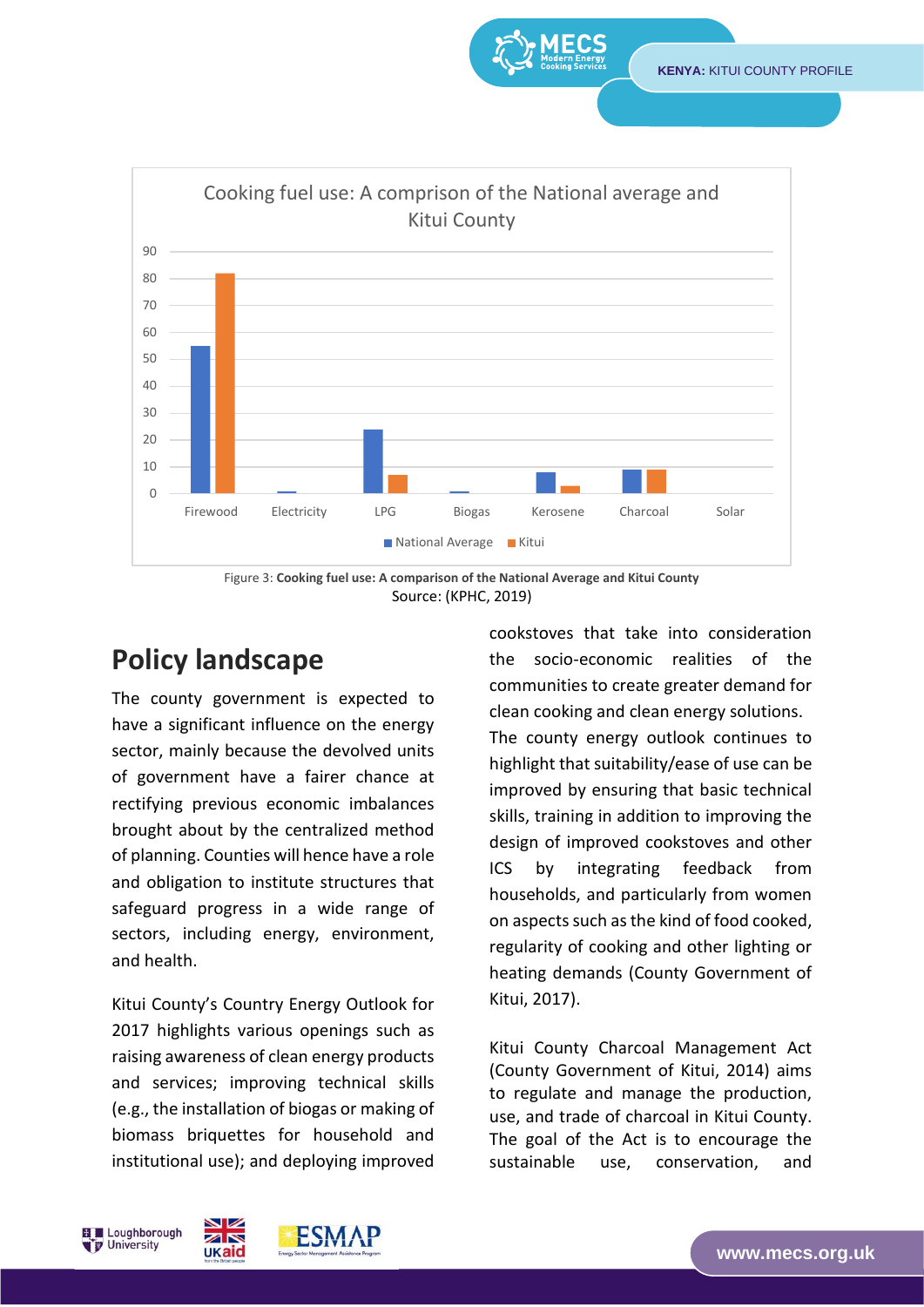**KENYA:** KITUI COUNTY PROFILE

TRANSITIONS

management of forests and trees; to promote the participation of the communities, private sector, and other stakeholders in forest management to conserve water catchment areas; to promote dryland forestry to produce wood fuel, charcoal, and non-wood forest products; to promote forest extension to enable farmers and other forest stakeholders to benefit from forest management approaches and technologies; and lastly to promote climate change adaptation and mitigation efforts.

The county government through the governor's office has allocated a budget of 100million Kenya shillings (1million USD) in the county integrated development plan for 2018-2022 (CIDP) to support clean cooking programs. This policy measure aims to promote and train the local communities and women groups on the installation of clean cookstoves (GROOTS Kenya, 2019). Notably, more needs to be done to ensure sustainable energy access and cooking solutions for all. To inhibit the use of unclean fuels, the county government in 2018 banned charcoal burning, sale, and transport in the county (GROOTS Kenya, 2019). This policy measure offers an opportunity for the county to transition to cleaner energy solutions.

In the previous County Integrated Development Plan (CIDP) 2013-2017 just as in the new county integrated development plan 2018-2022 clean cooking has not been spotlighted as much. This presents a great opportunity for stakeholders in the energy space to influence and provide evidence on policies and actions that can inform the county's energy policy. The county has already passed laws governing the production, use, and trade of biomass-based energy (County Government of Kitui, 2018). However, additional action is needed to guarantee the implementation, and development of a broader policy to support clean energy. The county was among the first counties in Kenya to develop its energy master plan in 2018 through a collaboration between the County Government of Kitui, Netfund, Caritas Kitui, Groots Kenya, and CAFOD.



ESMAP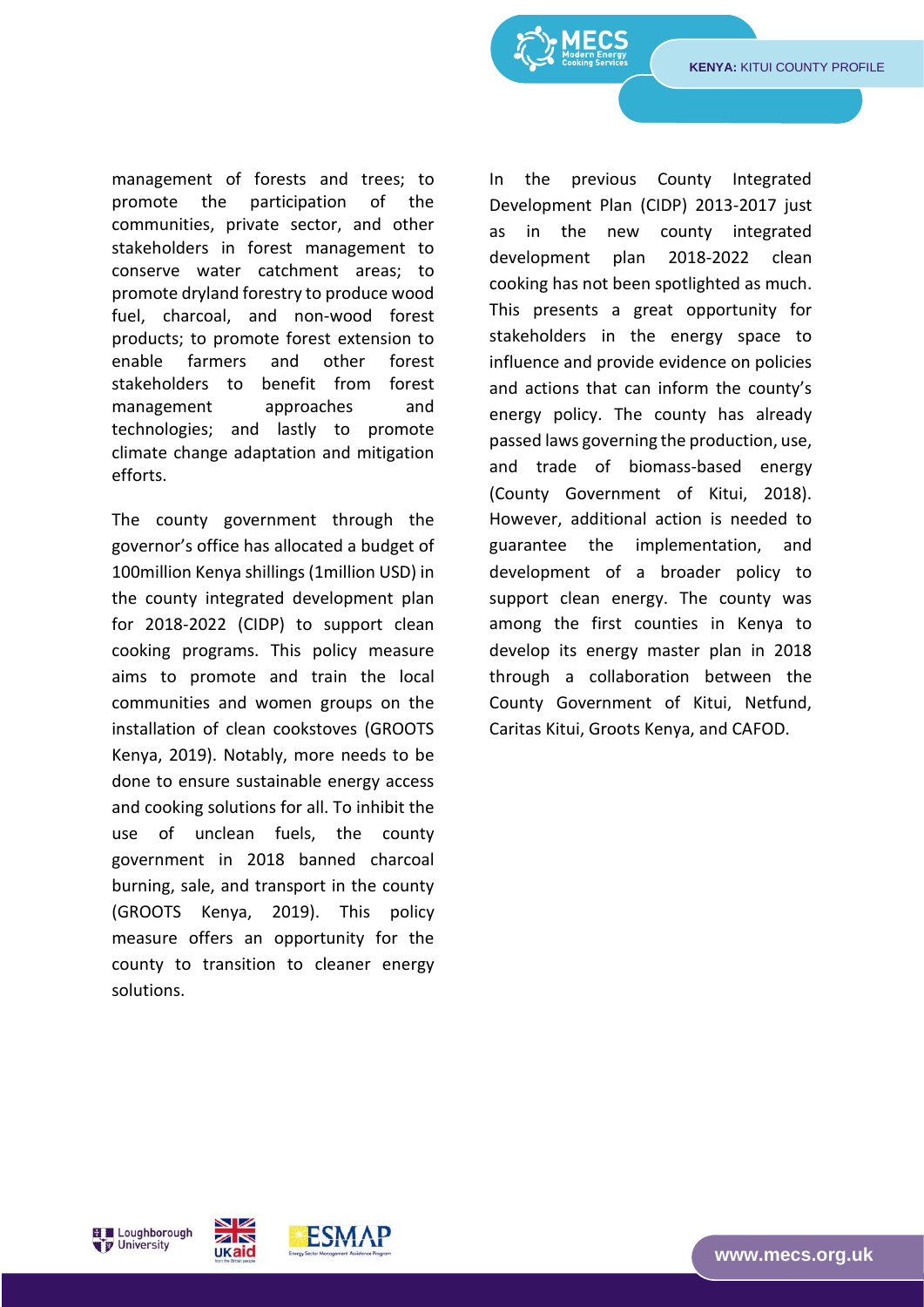| LOIICA                                                    | Pidii diiu policies description                                                                                                                                                                                                                                                                                                                                                                                                                      |
|-----------------------------------------------------------|------------------------------------------------------------------------------------------------------------------------------------------------------------------------------------------------------------------------------------------------------------------------------------------------------------------------------------------------------------------------------------------------------------------------------------------------------|
| Kitui County Integrated<br>Development Plan 2018-<br>2022 | This policy measure aims to promote and train the local<br>communities and women groups on the installation of clean<br>cookstoves                                                                                                                                                                                                                                                                                                                   |
| Kitui<br>County's<br>Country<br>Energy Outlook for 2017   | Highlights various openings such as raising awareness of clean<br>energy products and services; improving technical skills (e.g.<br>the installation of biogas or making of biomass briquettes for<br>household and institutional use); and deploying improved<br>cookstoves that take into consideration the socio-economic<br>realities of the communities to create greater demand for clean<br>cooking and clean energy solutions.               |
| Kitui<br>County<br>Energy<br>Master Plan 2018             | Aimed at exploiting its natural resources such as solar energy,<br>and renewable energy to support the adoption of green energy<br>in the County and boost income-generating opportunities for its<br>residents. The county energy master plan was developed<br>through the support of IIED, the Catholic Agency for Overseas<br>Development (CAFOD), Caritas Kitui, and other partners using<br>the 'Energy Delivery Model' approach (EDM process). |
| Kitui<br>Charcoal<br>County<br>Management Act, 2014       | This Act regulates and manages the production, use, and trade<br>of charcoal in Kitui County. through this Act, the County<br>Charcoal Management Committee was formed.                                                                                                                                                                                                                                                                              |

#### *Table 1: Summary of the Energy Policy of Kitui County* **Policy Plan and policies description**

#### **Market landscape for ecooking**

Through the efforts of both the County government and non-governmental organizations (NGOs) or community-based organizations (CBOs), Kitui county has had an opportunity to explore various initiatives geared toward promoting clean cooking and electrification. There exist several initiatives and interventions by both the government and the private sector as discussed in the next section that offers an opportunity for clean cooking and electrification acceleration within the County.

Many public and private interventions are currently promoting clean cooking for instance the improved cookstoves (ICS) the low-emission ceramic "Jikokoa" cookstoves that enable households to use biomass much more efficiently. A few of the latest models are now incorporating a USB power outlet that can be used to charge mobile phones and other USB devices using the heat produced during cooking. However, the cost of these improved cookstoves remains out of reach for many poor households. However, the current cost of more improved stoves on the market is around US\$ 75 (7500 kshs), which is approximately four times the cost of simpler cookstoves.

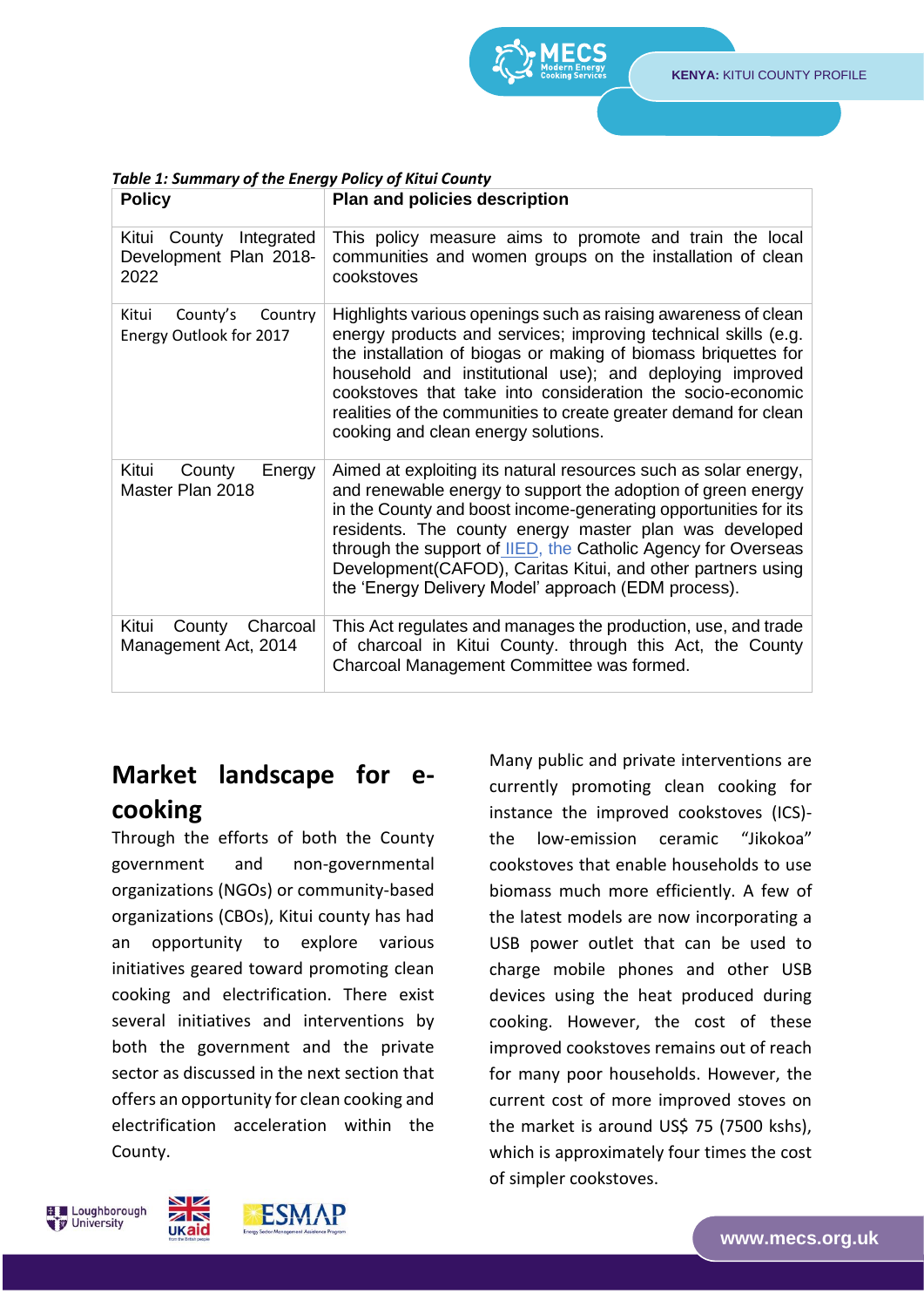TRANSITIONS

Recently Kenya Electricity Transmission Company (KETRACO) announced that they will be installing a more stable and reliable power supply in Kitui county and its subcounties following the energization of the 132kV in Mwingi - Kitui transmission line and 132/33kV Kitui substation (KETRACO, 2021). This will be a big boost for the county in terms of reliable connectivity hence increasing the adoption of ecooking in the region which has had constant power outages that have made residents very sceptical about ecooking.

Kitui county is well operated by both international and local commercial banks

#### Opportunities for eCooking in Kitui County

Leverage the political will and **networks to foster partnerships and collaborations:** There is an opportunity for collaboration between the clean cooking sector, electrification, and the county governments to ensure synergies in rolling out clean cooking solutions to bridge the gap between the clean cooking sector and countylevel policy frameworks and development plans. For instance, Burn Manufacturing, KPLC, and Caritas Kitui, who are already working on clean cooking initiatives could come together and collaborate on initiatives that could continue to accelerate the adoption of clean cooking in Kitui county.

such as Barclays Bank, Equity Bank, Cooperative Bank, Family, National Bank, Post Bank, Kenya Commercial Bank, and K-Rep. The most important microfinance institutions in the County are Faulu Kenya, SMEP, Kenya Women Finance Trust, Bimas, Platinum, and other lending institutions. Additionally, the national government has loaning institutions within the county that funds micro, small and medium enterprise and has played a key role in financing the underprivileged population. The existing financing models provide an opportunity for increased access and adoption of clean cooking fuels and electrification.

- **Financing Models:** Finance remains one of the most important factors influencing the wide-scale adoption of clean cooking energy and electric cooking due to the high upfront cost of improved cookstoves and the electric pressure cookers (3,000-15000 KES). There is an opportunity to tap into the investment in sectors such as the electrification sector to bring in resources that support clean cooking specifically e-cooking). Financing models such as pay-as-you-Go (PAYGO model) and other financing models (Merry-go-round; chamas; table banking and micro-finance) could be explored. Burn Manufacturing is already implementing this in Nairobi County.
- **Grid stability and off-grid eCooking:**  Kitui is largely rural and not well connected (54%) which has impacted the adoption of ecooking in the county.



 $\overline{\mathbf{z}}$